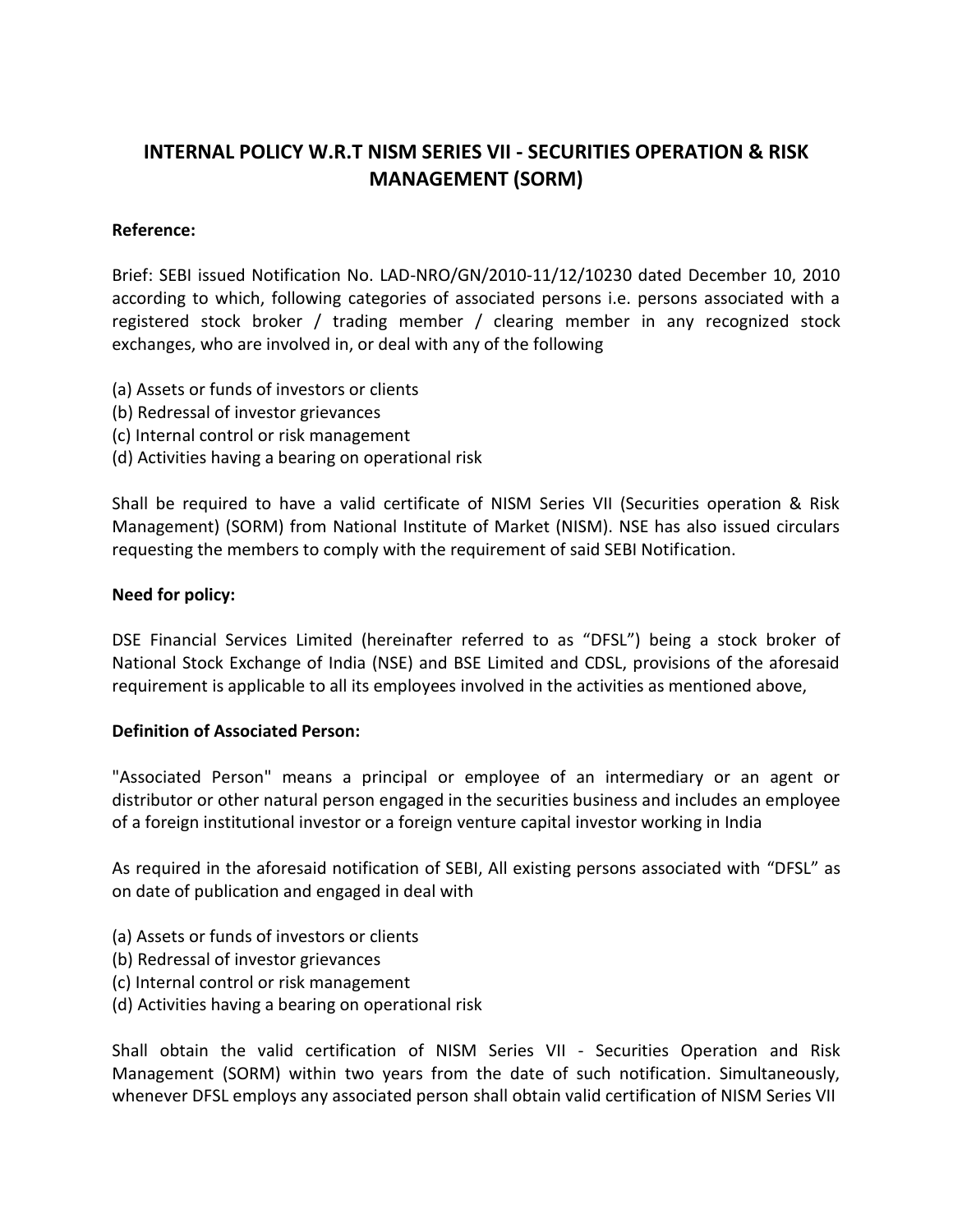- Securities Operation and Risk Management (SORM) within one year from the date of his /her employment.

# **Exemption:**

Associated persons handling the basic clerical / elementary functions in the aforesaid specified areas shall be exempted from obtaining the certification of NISM Series VII - Securities Operation and Risk Management (SORM). For this purpose, "SRS" considers following activities as basic elementary level I clerical leve1.

### **Internal Control or Risk Management**

- 1. Inwarding of collateral's / Cheques
- 2. Person performing market entries
- 3. Maker entry in the database
- 4. Photocopying, printouts, scanning of documents
- 5. Preparing of MIS
- 6. Sending of letters / reports to clients, Exchanges, SEBI
- 7. Attending Calls, etc.

### **Redressal of Investor Grievances**

- 1. Inwarding of complaints
- 2. Seeking documents from clients
- 3. Person performing maker entries
- 4. Maker entry in the database
- 5. Photocopying, printouts, scanning of documents
- 6. Preparing of MIS
- 7. Sending of letters/reports to clients, Exchanges, SEBI Updation, data entry, uploading on SCORES
- 8. Attending calls, etc

# **Activities having a bearing on operational risk and dealing with assets of funds of investors of clients**

- 1. Person performing maker entries
- 2. Maker entry in the database
- 3. Preparing of MIS
- 4. Generating of reports, Files
- 5. Photocopying, printouts, scanning of documents
- 6. Dispatching documents to clients
- 7. Sending of letters / reports to clients, Exchanges, SEBI
- 8. Attending calls, etc